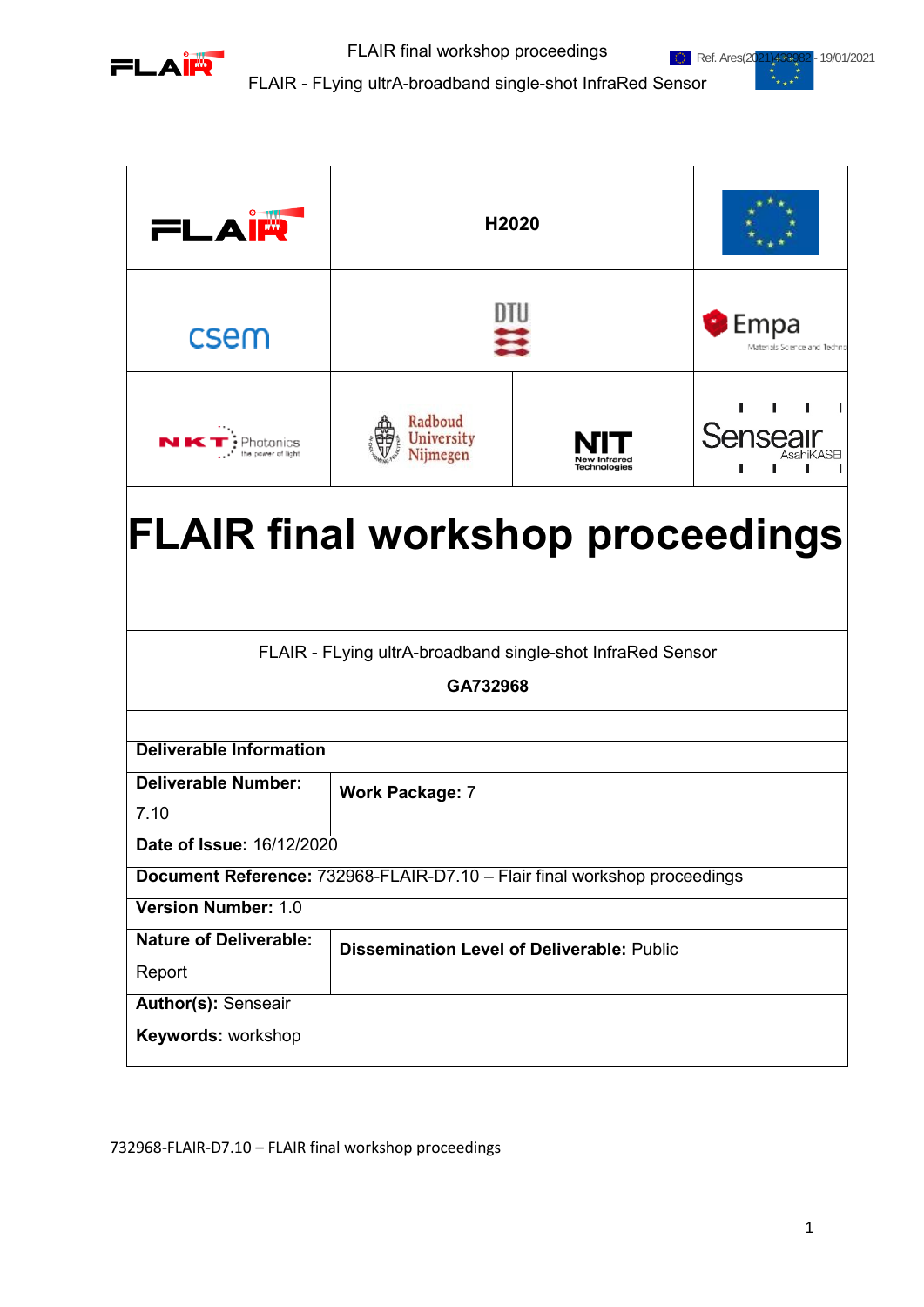



FLAIR - FLying ultrA-broadband single-shot InfraRed Sensor

**Abstract:** This document outlines planned activities by the Consortium members after the project end.

# **Table of Contents**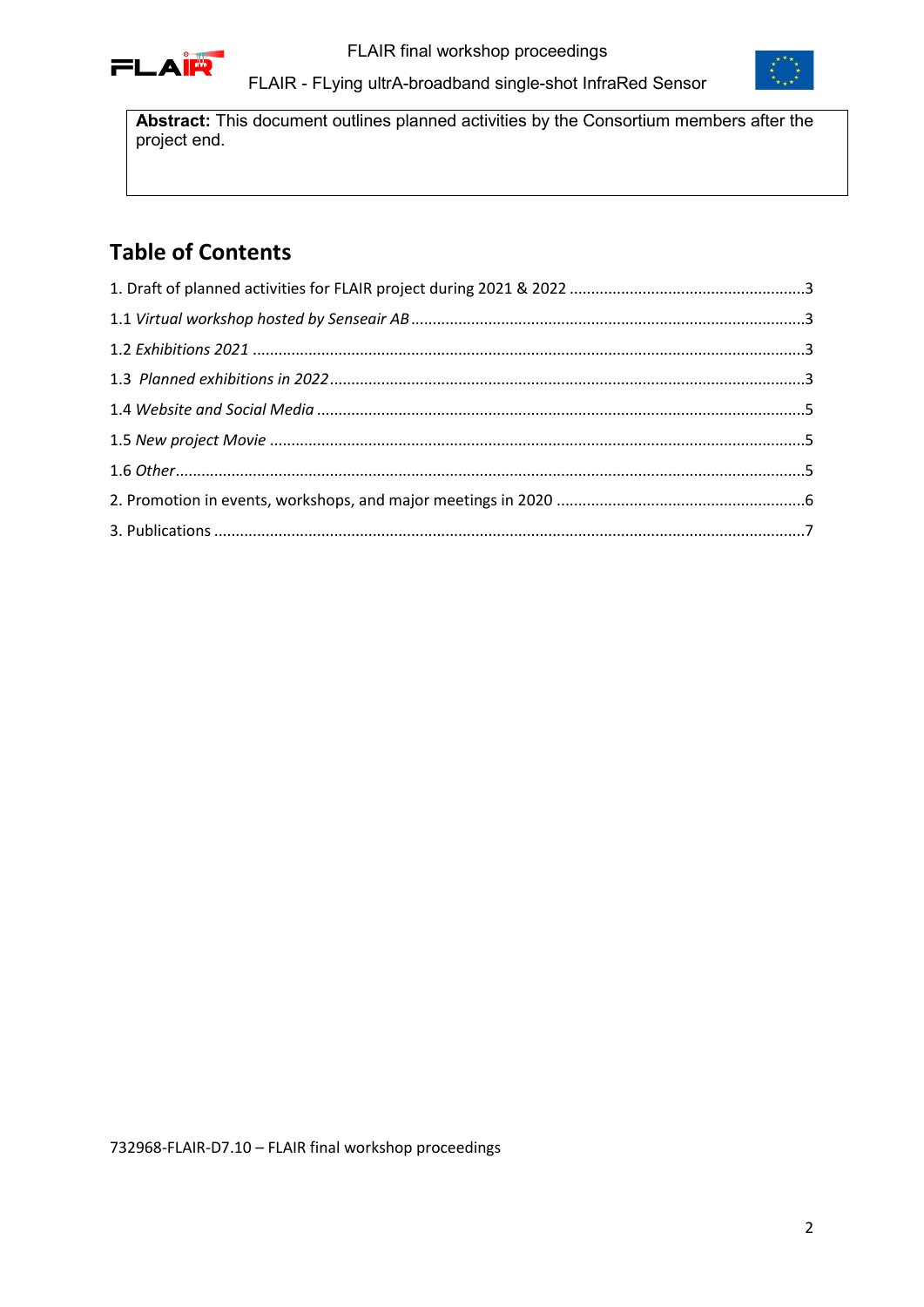

## <span id="page-2-0"></span>**1. Draft of planned activities for FLAIR project during 2021 & 2022**

### <span id="page-2-1"></span>*1.1 Virtual workshop hosted by Senseair AB*

Projected date & time: February 2021

Speakers: Prof. Hans Martin

Guest Lecturer: EMPA

Topic: Gas sensing subsystem for project FLAIR

Language: English

Timing: 60 min (40 min presentation including videos and a 20 min Q & A session)

Webinar announcement channels: FLAIR newsletter, email invitations, publications on Senseair & Flair webpages, SMM (LinkedIn, Facebook, Twitter). Consortium members are expected to promote the event on their website and social media as well.

Est. number of attendees: 150 people

#### <span id="page-2-2"></span>*1.2 Exhibitions 2021*

Radboud University, EMPA and Senseair plan to attend SENSOR + TEST (4-6th May) in Nuremberg Germany.

Senseair will aim for opportunity to market the new multi-pass absorption cell gas sensor. The idea is to have a Knowledge sections in the booth where Sensear present news - showcase the sensor, hand out brochures and show the new film. Furthermore, this exhibition will be a hybrid event, meaning that there will be an additional option of presenting and interacting digitally as well.

Exhibition announcement channels: Senseair and FLAIR newsletter, email invitations, publications on Senseair & Flair webpages, SMM (LinkedIn, Facebook, Twitter) Est. number of exhibition visitors: 7000 people from 44 countries

Due to COVID-19 joint workshop activities planned in 2020 at Sensor and Measurement Science International (SMSI) were cancelled. Another offline workshop will be planned in early 2021 as this event will depend on travel restrictions in place.

| <b>Event</b>                                                                                              | <b>Date/ Project</b><br>month | Project<br>member for<br>approach | <b>Target audience</b>                                                                          |
|-----------------------------------------------------------------------------------------------------------|-------------------------------|-----------------------------------|-------------------------------------------------------------------------------------------------|
| <b>International workshop</b><br><b>Mid-Infrared Laser-Based</b><br><b>Gas Sensing</b><br>Wroclaw, Poland | TBD                           | <b>EMPA</b>                       | Researchers, educators, and<br>industry to advance light-<br>based research and<br>technologies |

#### <span id="page-2-3"></span>*1.3 Planned exhibitions in 2022*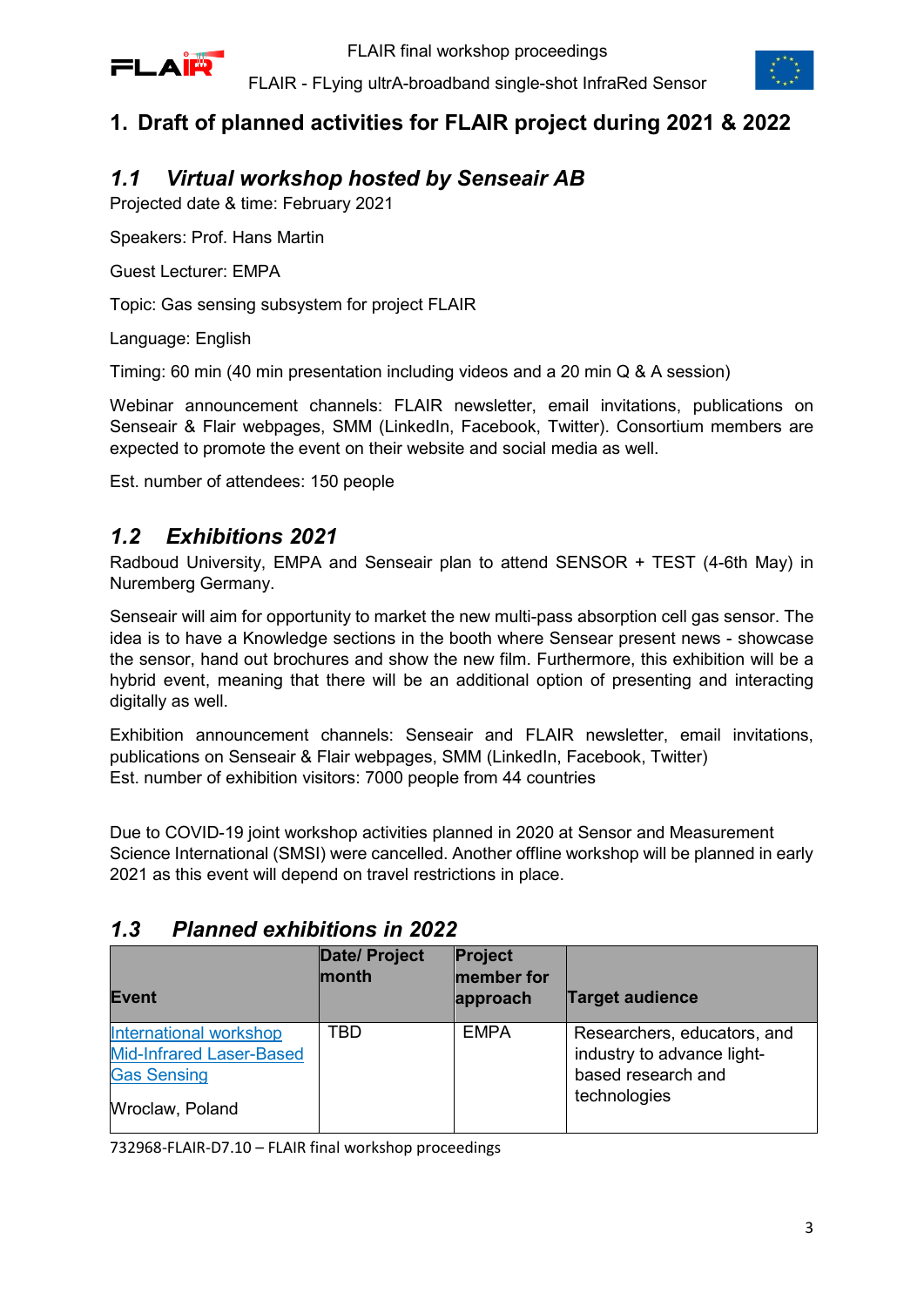



| <b>Acrex</b>                                                                  | 25th-27th                                           | <b>SA</b>              | <b>HVAC industry</b>                                                                                                                                                                                                                                                                         |
|-------------------------------------------------------------------------------|-----------------------------------------------------|------------------------|----------------------------------------------------------------------------------------------------------------------------------------------------------------------------------------------------------------------------------------------------------------------------------------------|
| Bangaluru, India                                                              | February                                            |                        | representatives: engineers,<br>innovators, manufacturers                                                                                                                                                                                                                                     |
| <b>FLAIR, Field Laser</b><br><b>Applications and Research</b><br>Lyon, France | <b>TBD</b>                                          | <b>EMPA</b>            | Researchers from both<br>industrial and academic<br>research laboratories and<br>institutions to stimulate new<br>research initiatives and field<br>laser applications involving<br>sensitive and selective<br>detection of molecular species<br>with a broad interdisciplinary<br>approach. |
| Sensor+Test<br>Nuremberg, Germany                                             | $4th-6th$ May<br>2021                               | SA, RU,<br><b>EMPA</b> | International community od<br>scientists, researchers and<br>customers                                                                                                                                                                                                                       |
| <b>OSA Optical Sensors and</b><br><b>Sensing</b><br>Vancouver, Canada         | 19th-23rd July<br>2021                              | <b>EMPA</b>            | Forum to facilitate reporting the<br>latest optical-based sensor<br>advances, bring together major<br>sensor developers and users,<br>and provide a showcase for the<br>latest sensor prototypes and<br>products.                                                                            |
| <b>SPIE Photonics West</b><br>San Francisco, USA                              | 6th-11th March<br>2021                              | <b>RU</b>              | Researchers, educators, and<br>industry to advance light-<br>based research and<br>technologies                                                                                                                                                                                              |
| <b>AHR Expo, 2022</b><br>Las Vegas, USA                                       | January 31 $\overline{+}$<br>February 2nds,<br>2022 | <b>SA</b>              | <b>HVAC industry</b><br>representatives: engineers,<br>innovators, manufacturers                                                                                                                                                                                                             |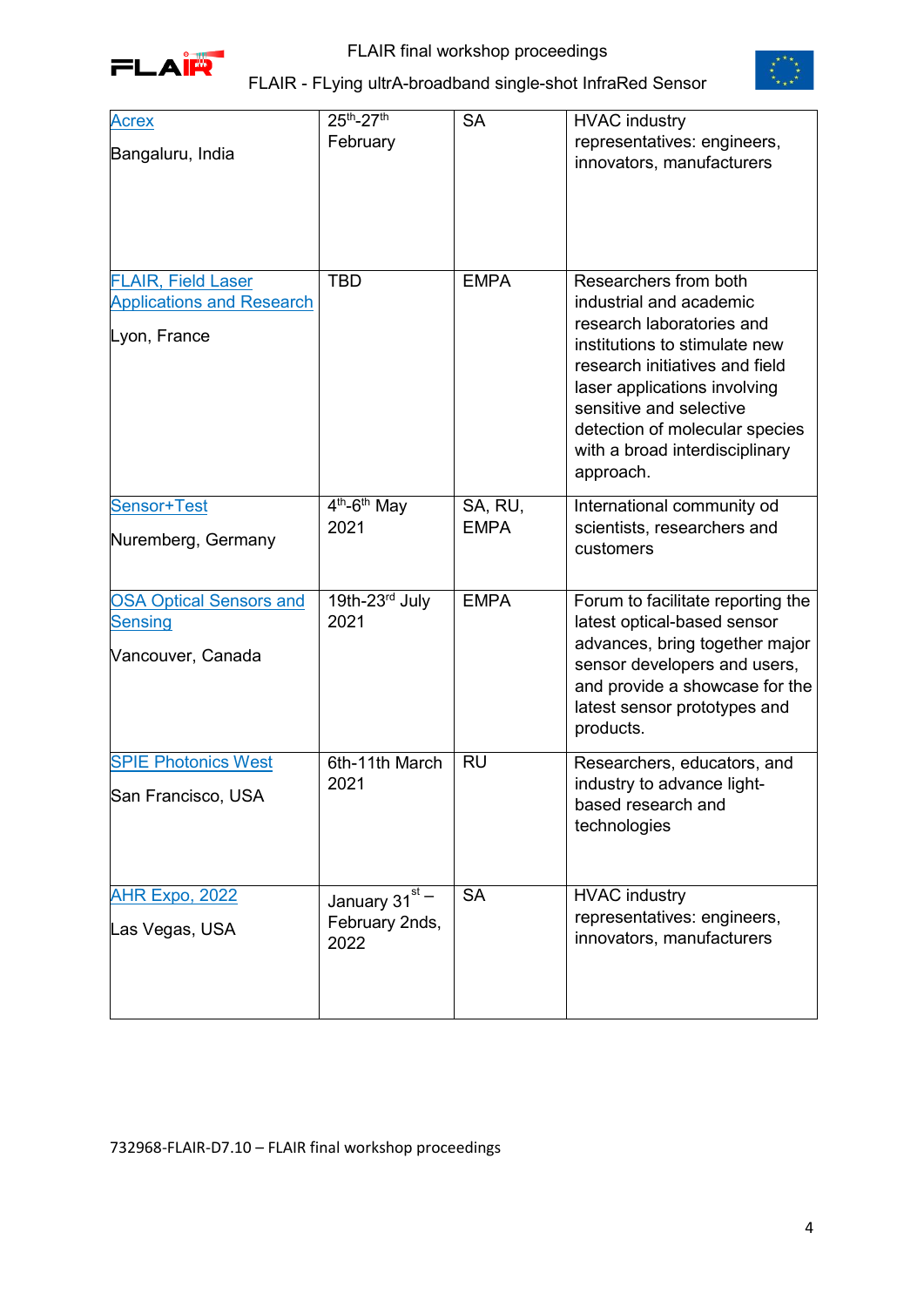



| Electronica<br>München, Germany | $8^{th} - 11^{th}$<br>November<br>2022          | <b>SA</b> | <b>Electronics industry</b><br>representatives: engineers,<br>innovators, manufacturers             |
|---------------------------------|-------------------------------------------------|-----------|-----------------------------------------------------------------------------------------------------|
| <b>MCE</b><br>Milan, Intaly     | 8 <sup>th</sup> -11 <sup>th</sup> March<br>2022 | <b>SA</b> | Companies and professionals<br>in the HVAC+R, renewable<br>sources and energy efficiency<br>sectors |

#### <span id="page-4-0"></span>*1.4 Website and Social Media*

- Promote the new film about FLAIR on Senseair Youtube channel, LinkedIn and via newsletter, to subscribers of both Senseair and FLAIR newsletters.
- Market the FLAIR project and its results on Senseair website as news.
- Create a new Senseair brochure about the new multi-pass absorption cell gas sensor

#### <span id="page-4-1"></span>*1.5 New project Movie*

As of December 2020 SA distributed manuscript of the future video about FLAIR which will conclude the results and show actual flight performance. Video will be distributed in Q1-Q2 2021 through existing communication channels (Consortium webpages, Social media, newsletters).

### <span id="page-4-2"></span>**1.6** *Other*

Present FLAIR projects and Senseair accomplishments within the project in future internal/external workshops and events.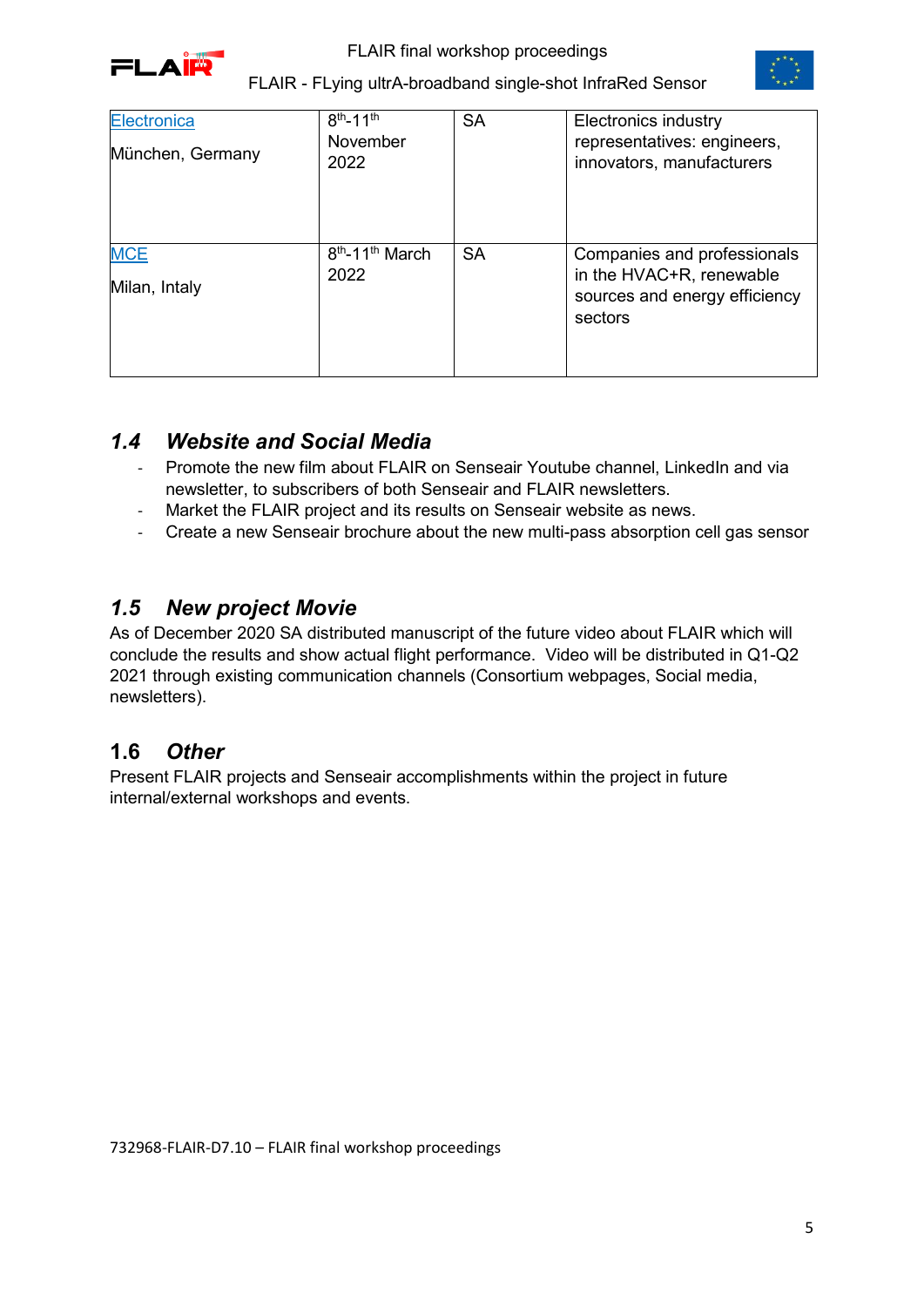



#### <span id="page-5-0"></span>**2. Promotion in events, workshops, and major meetings in 2020**

During the reporting period COVID-19 was affecting the mode of offline communication activities. Public events have been postponed or held as teleconferences. However, project partners did number of talks about FLAIR during different workshops and events:

- **DTU:** A.I. Adamu, M.K. Dasa, K. Kwarkye, G. Woyessa, O. Bang, C. Markos, "Optical ammonia sensors based on Hollow core fiber and photoacoustic spectroscopy", In Frontiers in Optics 2019 [JW4A.64] Optical Society of America (OSA), (2019)
- **Senseair:** [AHR Expo,](https://ahrexpo.com/upcomi%20ng-shows/) 3-5th February 2020, Orlando, USA
- **DTU:** M.K.Dasa, K.Kwarkye, G.Nteroli, B.O. Efunbajo, M.Bondu, G.Woyessa, N.M. Israelsen, A.Bradu, C.R. Petersen, P.M. Moselund, P.Bowen, C.Markos, and O.Bang "High-pulse energy supercontinuum sources for multi-spectral photoacoustic imaging in the near-infrared wavelength region (Conference Presentation)", Proc. SPIE 11234, Optical Biopsy XVIII: Toward Real-Time Spectroscopic Imaging and Diagnosis, 112340B (9 March 2020)
- **DTU:** K.Kwarkye, M. K. Dasa, A. I. Adamu, G. Woyessa, C.R. Petersen, S.B. Engelsen, and O.Bang "Mid-IR supercontinuum based vibrational overtone combination spectroscopy (Conference Presentation)", Proc. SPIE 11260, Fiber Lasers XVII: Technology and Systems, 112601Q (11 March 2020)
- **DTU:** N.M. Israelsen, C.R Petersen, P.J.L. Rodrigo, A. Barh, D. Jain, G.T. Woyessa, M. Jensen, G. Hannesschläger, P.T.-Lichtenberg, C. Pedersen, A.G.H. Podoleanu, O. Bang, "Spectrometer-based mid-infrared optical coherence tomography operating at multi-kHz line rate speed (Conference Presentation)", Proc. SPIE 11279, Terahertz, RF, Millimeter, and Submillimeter-Wave Technology and Applications XIII, 1127906 (10 March 2020)
- **RU:** Conference on Lasers and Electro Optics/ Europe (CLEO), May 11<sup>th</sup>-15th 2020 – Virtual Event. RU performed presentation on the following topic: Broadband Mid-infrared Trace Gas Sensor Based on a Supercontinuum Source and Lock-in Detection
- **EMPA & RU:** [High-brightness Sources and Light-driven Interactions, OSA](https://www.osa.org/en-us/meetings/osa_meetings/high-brightness_sources_and_light-driven_interacti/schedule/)  [Conference,](https://www.osa.org/en-us/meetings/osa_meetings/high-brightness_sources_and_light-driven_interacti/schedule/) 16th-20th November 2020 (RU topic: Title: New coherent sources for mid infrared spectroscopic applications) – Virtual Event
- **DTU**: [High-brightness Sources and Light-driven Interactions, OSA Conference,](https://www.osa.org/en-us/meetings/osa_meetings/high-brightness_sources_and_light-driven_interacti/schedule/) G. Woyessa, M.K. Dasa, K. Kwarkye, C.R. Petersen, O.Bang, "Long Wavelength Mid-Infrared Supercontinuum Source," High-brightness Sources and Light-driven Interactions Congress Nov. 16th – 20th, 2020, Virtual conference( MM1C.5)
- **DTU:** [OSA High-brightness Sources and Light-driven Interactions Congress](https://www.osa.org/en-us/meetings/osa_meetings/high-brightness_sources_and_light-driven_interacti/schedule/) Virtual conference, Nov. 16th – 20<sup>th</sup>, 1.G.Woyessa, K.Kwarkye, M.K.Dasa, C. R. Petersen, R.Sidharthan, S.Chen, S.Yoo, and O. Bang, "Stable and Portable MHzrate Long-wavelength Mid-infrared Supercontinuum Source". 2.Christian R.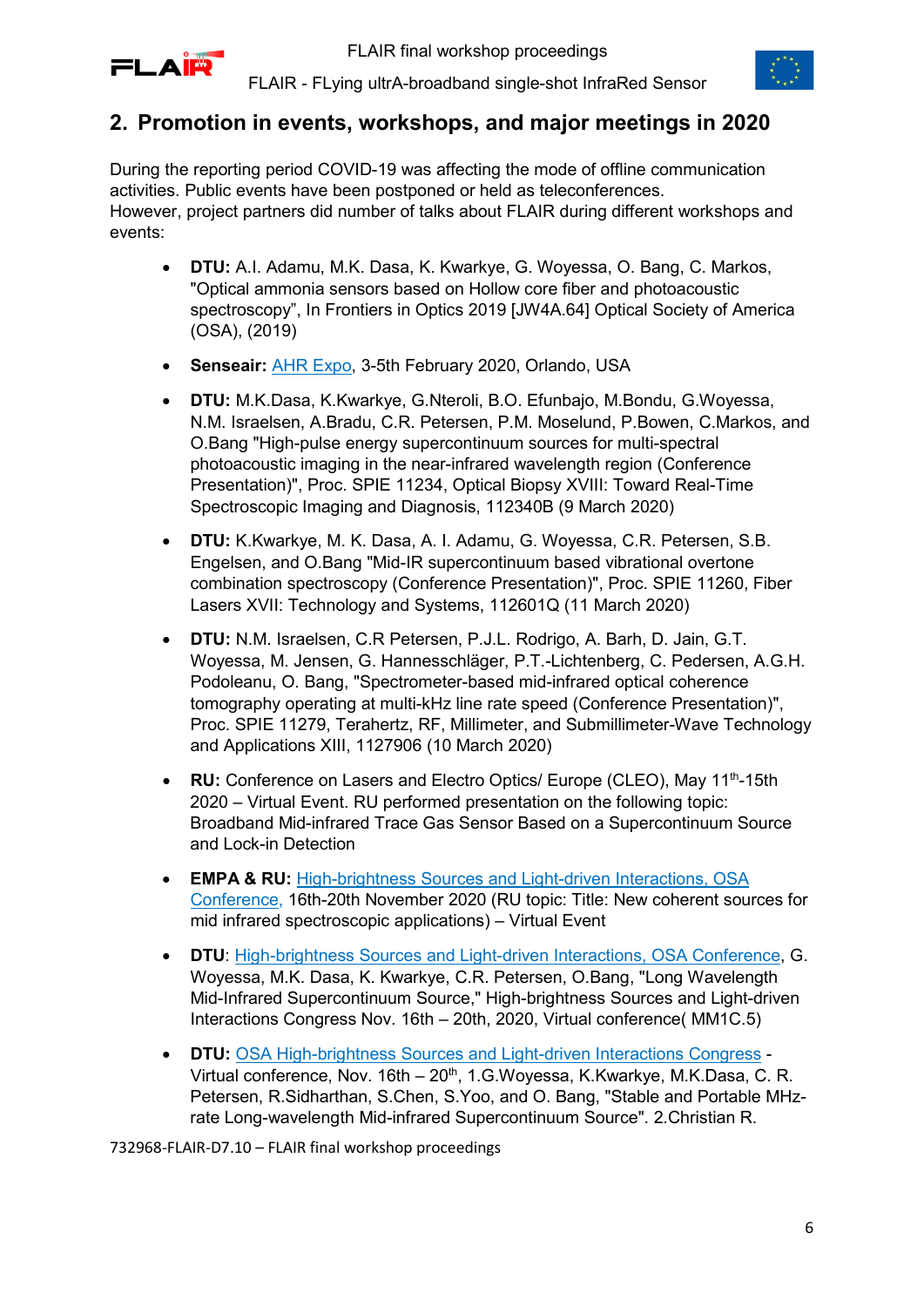



FLAIR - FLying ultrA-broadband single-shot InfraRed Sensor

Petersen, Mikkel B. Lotz, Christos Markos, Getinet Woyessa, David Furniss, Angela B. Seddon, Rafael J. Taboryski, and O. Bang, "Thermal Nanoimprinting of Anti-reflective Struc-tures on Mid-IR Chalcogenide Fibers"

• **CSEM:** [OSA High-brightness Sources and Light-driven Interactions Congress](https://www.osa.org/en-us/meetings/osa_meetings/high-brightness_sources_and_light-driven_interacti/schedule/) - Virtual conference, Nov.  $16th - 20<sup>th</sup>$ 

#### <span id="page-6-0"></span>**3. Publications**

- C.R. Petersen, P.M. Moselung, L. Huot, L. Hooper, O. Bang, Towards a table-top synchrotron based on supercontinuum generation, Infrared Physics & Technology 91, 182-186 (2018)
- C.R. Petersen, M.B. Lotz, G. Woyessa, A.N. Ghosh, T. Sylvestre, L. Brilland, J. Troles, M.H. Jakobsen, R. Taboryski, O. Bang, Nanoimprinting and Tapering of Chalcogenide Photonic Crystal Fibers for Cascaded Supercontinuum Generation, Optics Letters 44(22), 5505-5508 (2019)
- N. Ghosh, M. Meneghetti, C.R. Petersen, O. Bang, L. Brilland, S. Venck, J. Troles, J.M. Dudley, T. Sylvestre, Chalcogenide-glass polarization-maintaining photonic

crystal fiber for mid-infrared supercontinuum generation, Journal of Physics: Photonics 1, 044003 (2019)

- K. Kwarkye, M.K. Dasa, G. Woyessa, C.R. Petersen S.B. Engelsen, O. Bang, "Mid-IR Supercontinuum based vibrational overtone combination spectroscopy", Photonics West 2020. SPIE LASE, 1-6 February 2020, San Francisco, USA (No. 11260-62)
- M.K. Dasa, K. Kwarkye, G. Nteroli, B.O. Efunbajo, M. Bondu, G. Woyessa, N.M. Israelsen, A. Bradu, C.R. Petersen, P.M. Moselund, P. Bowen, C. Markos, O. Bang, "High-pulse energy supercontinuum sources for multi-spectral photoacoustic imaging in the near-infrared wavelength region", Photonics West 2020. SPIE BIOS, 1-6 February 2020, San Francisco, USA (Invited talk, No. 11234-10)
- O. Bang, Mid-infrared Fibre Supercontinuum Generation, OSA Advanced Photonics 2018, July 2-5, 2018, Zurich, Switzerland (Invited talk, No. SoTh3H.3).
- G. Woyessa, K. Kwarkye, C.R. Petersen, R. Sidharthan, S. Chen, S. Yoo, O. Bang Power stable 1.5-10.5 µm cascaded mid-infrared supercontinuum laser without thulium amplifier, Optics Letters (submitted Nov. 10, 2020)
- K. Kwarkye, M. Jensen, M.K. Dasa, G. Woyessa, D. Jain, P. Bowen, P.M. Moselund, R. Sidharthan, S. Chen, S. Yoo, C.R. Petersen, O. Bang, Influence of pulse duration and repetition rate on mid-IR cascaded supercontinuum generation, Optics Letters 45(18), 5161-5164 (2020)
- ElectoOptics: ["Optical sensor drones fly into danger"](https://www.electrooptics.com/feature/optical-sensor-drones-fly-danger)
- OSA Publishing: J. Gouman, F. Lütolf, P. Renevey, S. Dasen, S. Chin, T. Herr, G. Buchs, S. Lecomte, G. Vergara, H. Martin, P. M. Moselund, F. J.M. Harren, and L. Balet , [Compact UAV compatible broadband 2D Spectrometer for multi-species](https://www.osapublishing.org/abstract.cfm?uri=LSC-2019-LTu5B.4)  [atmospheric gas analysis](https://www.osapublishing.org/abstract.cfm?uri=LSC-2019-LTu5B.4)
- Photonics21: "LIFE-SAVING DRONES USE PHOTONICS TO TRANSFORM [DISASTER RESCUE EFFORTS"](https://www.photonics21.org/2017/life-saving-drones-use-photonics-to-transform-disaster-rescue-efforts)